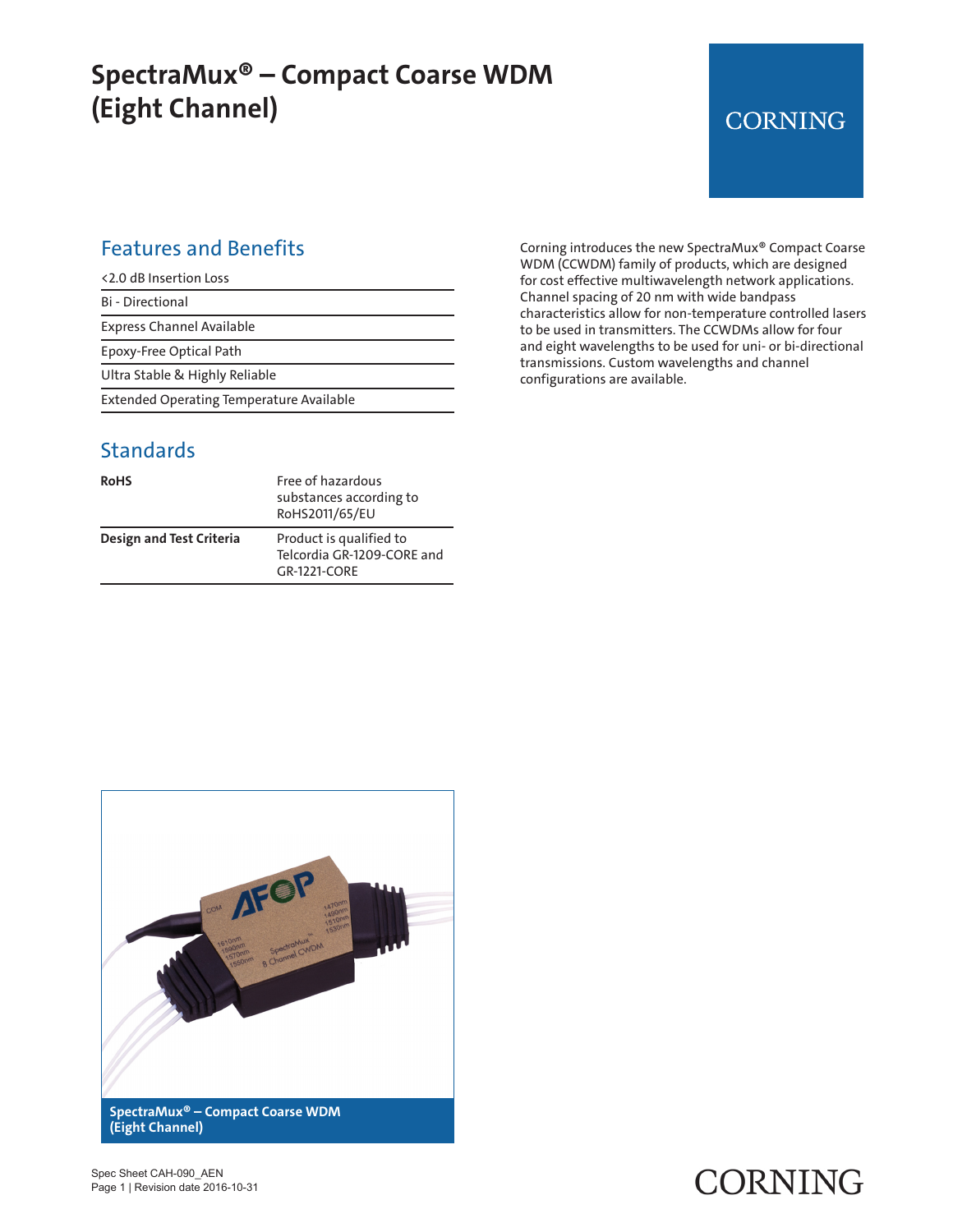## **SpectraMux® – Compact Coarse WDM (Eight Channel)**

## CORNING

### Specifications

| <b>Parameters (Eight-Channel)</b>              | <b>Minimum</b>  | <b>Typical</b>                                         | <b>Maximum</b>    |
|------------------------------------------------|-----------------|--------------------------------------------------------|-------------------|
| Center Wavelength λc                           |                 | 1471, 1491, 1511, 1531 nm<br>1551, 1571, 1591, 1611 nm |                   |
| Pass Channel Insertion Loss                    |                 | 1.5 dB                                                 | 2.0 dB            |
| Express Channel Insertion Loss (Optional)      |                 |                                                        | 1.5 dB            |
| Passband Width                                 | $13 \text{ nm}$ | $15 \text{ nm}$                                        |                   |
| <b>Passband Flatness</b>                       |                 | 0.2 dB                                                 | 0.3 dB            |
| Adjacent Channel Isolation                     | 30dB            | 40dB                                                   |                   |
| Non-Adjacent Channel Isolation                 | 45 dB           | 50 dB                                                  |                   |
| <b>Optical Return Loss</b>                     | 45dB            | 50 dB                                                  |                   |
| Directivity                                    | 55 dB           |                                                        |                   |
| <b>PDL</b>                                     |                 |                                                        | 0.2 dB            |
| <b>PMD</b>                                     |                 |                                                        | 0.2 <sub>ps</sub> |
| Maximum Maximum Optical Power                  |                 | 300 mW                                                 |                   |
| <b>Operating Temperature Range</b>             |                 | $-5^{\circ}$ C to $+65^{\circ}$ C                      |                   |
| Storage Temperature Range                      |                 | $-40^{\circ}$ C to $+85^{\circ}$ C                     |                   |
| Tensile Load (900 µm Buffered)                 |                 | 5N Maximum                                             |                   |
| *Specifications do not include connector loss. |                 |                                                        |                   |

| Packaging Dimensions   | Fiber Type                                                      | Pigtail Length |
|------------------------|-----------------------------------------------------------------|----------------|
| $41$ mm x 28 mm x 6 mm | Fiber Type: Corning <sup>®</sup> SMF-28e® or compatible, 900 µm | 1 m (Standard) |